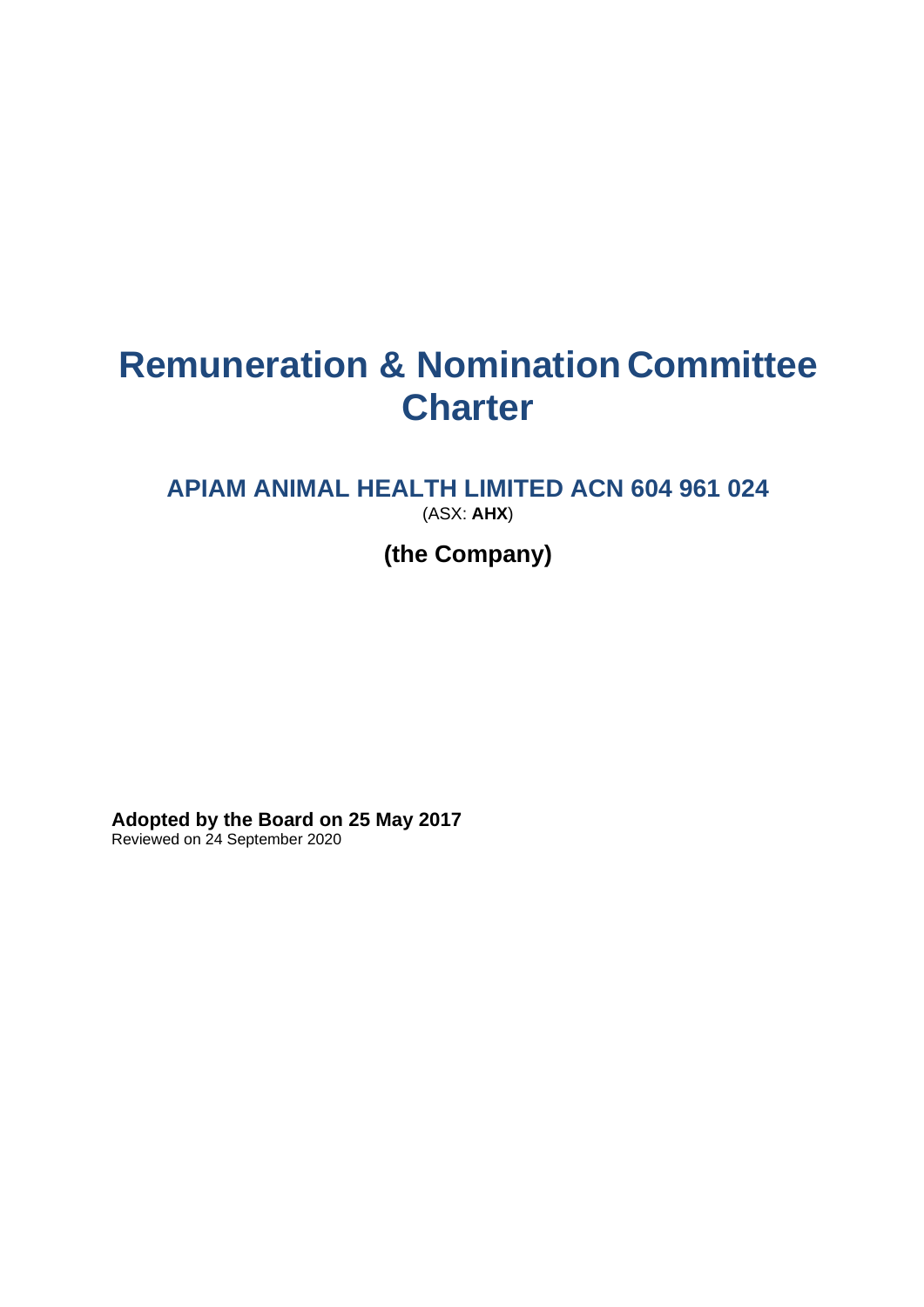# **Remuneration & Nomination Committee Charter APIAM ANIMAL HEALTH Limited (the Company)**

## **1. Introduction**

#### **1.1 Purpose of Charter**

This is the Charter of the Remuneration & Nomination Committee established by the Board of the Company (the **Charter**). The Charter governs the operations of the Remuneration & Nomination Committee (the **Committee**). It sets out the Committee's role and responsibilities, composition, structure and membership requirements.

#### **1.2 Role of Committee**

The Committee is established by the Board of Directors. The purpose of the Committee is to assist the Board by reviewing and making recommendations to the Board in relation to:

- (a) the Company's remuneration policy, including as it applies to Directors and the process by which any pool of Directors' fees approved by shareholders is allocated to Directors;
- (b) Board succession issues and planning;
- (c) the appointment and re-election of people as members of the Board and its committees;
- (d) induction of people as Directors and continuing professional development programs for Directors;
- (e) remuneration packages of Senior Management, non-executive Directors and executive Directors, equity-based incentive plans and other employee benefit programs;
- (f) the Company's superannuation arrangements;
- (g) the Company's recruitment, retention and termination policies;
- (h) succession plans of the MD, Senior Management and executive Directors;
- (i) the process for the evaluation of the performance of the Board, its Board Committees and individual Directors;
- (j) the review of the performance of Senior Management and members of the Board, which should take place at least annually;
- (k) those aspects of the Company's remuneration policies and packages, including equity-based incentives, which should be subject to shareholder approval;
- (l) the size and composition of the Board and strategies to address Board diversity and the Company's performance in respect of the Company's Diversity Policy, including whether there is any gender or other inappropriate bias in remuneration for Directors, Senior Management or other employees;
- (m) active monitoring of company culture; and
- (n) review current and future skill requirements for Senior Management and other business critical positions.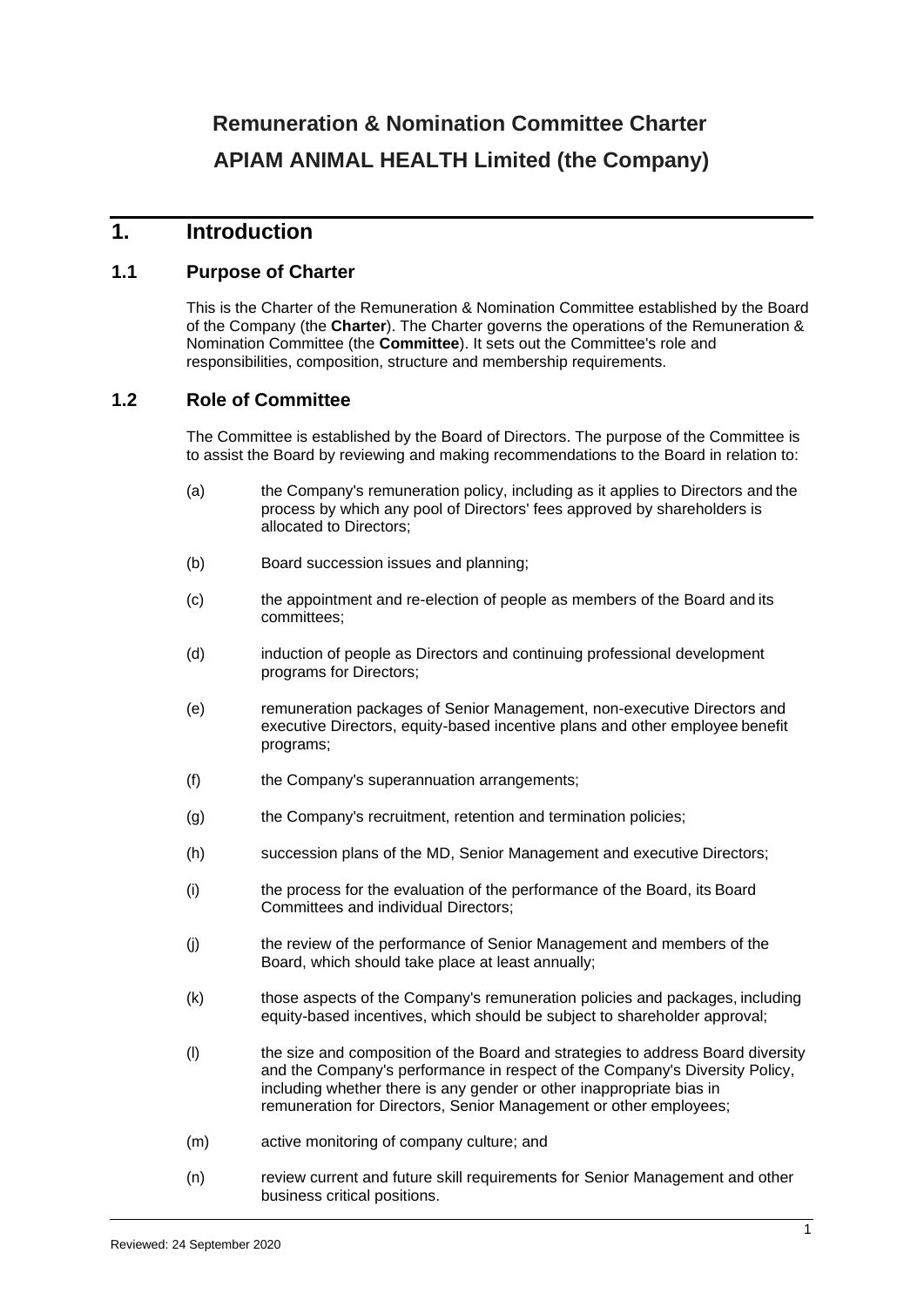### **2. Membership**

#### **2.1 Composition**

The Committee will:

- (a) comprise only of members of the Board of Directors and members will be appointed and removed by the Board;
- (b) be of sufficient size, independence and technical expertise to discharge its mandate effectively;
- (c) consist of:
	- (i) at least three members;
	- (ii) only non-executive directors;
	- (iii) a majority of independent directors; and
	- (iv) (to the extent practicable given the size and composition of the Board from time to time) an independent chairperson, who will be nominated by the Board from time to time, but who will either be the Chair of the Board or an Independent Director.

#### **2.2 Ceasing to be a member of the committee**

A person will cease to be a member of the Committee if:

- (a) the person gives reasonable notice in writing to the Committee Chair of the person's resignation as a member of the Committee;
- (b) the Committee Chair gives the person notice in writing that the person is to cease to be a member of the Committee; or
- (c) the person ceases to be a Director, in which case the person automatically ceases to be a member of the Committee.

#### **3. Meetings & Procedure**

- (a) The Committee will meet as required but not less than once a year.
- (b) A quorum of the Committee will comprise two members, one of whom must be the Committee Chairman or, in the absence of the Committee Chairman, another independent Director.
- (c) If the Committee Chairman is absent from a meeting and no acting Chairman has been appointed, the members present may choose one of them to act as Chairman for that meeting.
- (d) Meetings of the Committee may be held or participated in by conference call or similar means, and decisions may be made by circular or written resolution.
- (e) Each member of the Committee will have one vote. The Committee Chairman will not have a casting vote. If there is a tied vote, the motion will lapse.
- (f) A member must not be present for discussions at a Committee meeting on, or vote on a matter regarding, his or her own remuneration/performance or a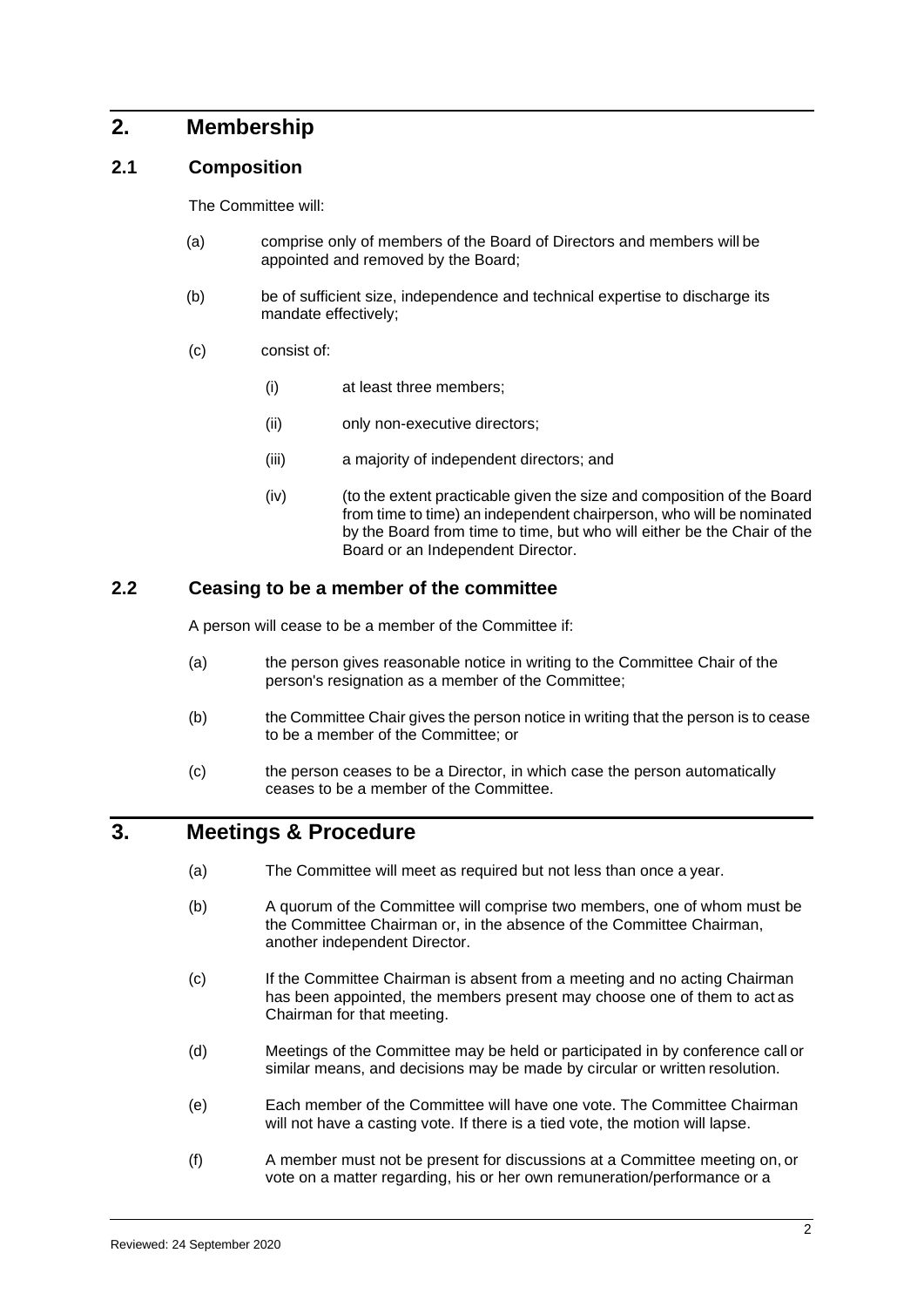specific remuneration/performance policy that affects him or her. However, a member who is a non-executive Director may be present and vote in relation to the remuneration of non-executive Directors.

- (g) A member must not be present for discussions at a Committee meeting on, or vote on a matter regarding, his or her election, re-election, or removal.
- (h) The Committee may obtain such information or seek such advice from any internal or external parties (including professional advisors) as it may consider necessary or desirable to fulfil its objectives.
- (i) Following each meeting the Committee Chairman will report to the Board on any matter that should be brought to the Board's attention, and on any recommendation of the Committee that requires Board approval or action.
- (j) Minutes of meetings of the Committee will be prepared for approval by the Committee and circulated to the members of the Board.
- (k) The Company Secretary will provide such assistance as may be required by the Committee Chairman in relation to preparation of the agenda, minutes or papers for the Committee and will act as Secretary to the Committee.
- (l) If the Committee Chairman is also the Chairman of the Board, a separate Committee Chairman must be appointed if and when the Committee is dealing with the appointment of a successor to the Chairman of the Board.

# **4. Remuneration Responsibilities**

In order to fulfil its remuneration responsibilities to the Board, the Committee will:

- (a) Executive Director and Senior Management remuneration
	- (i) review and make recommendations to the Board regarding executive and Senior Management remuneration including, but not limited to, base pay, superannuation, incentive payments, equity awards and performance-based and equity-based, retirement benefits and termination payments (if any);
	- (ii) consider whether to seek shareholder approval of the executive remuneration; and
	- (iii) oversee the implementation of executive and Senior Management remuneration.
- (b) Non-executive Director remuneration
	- (i) ensure that remuneration paid to non-executive Directors is within the aggregate amount approved by shareholders; and
	- (ii) where necessary, recommend that the Board seek an increase in the aggregate amount of remuneration for non-executive Directors approved by shareholders.
- (c) Executive incentive scheme, employee share, option and other equity based plans
	- (i) make recommendations to the Board regarding the operation and ongoing implementation of the executive incentive scheme;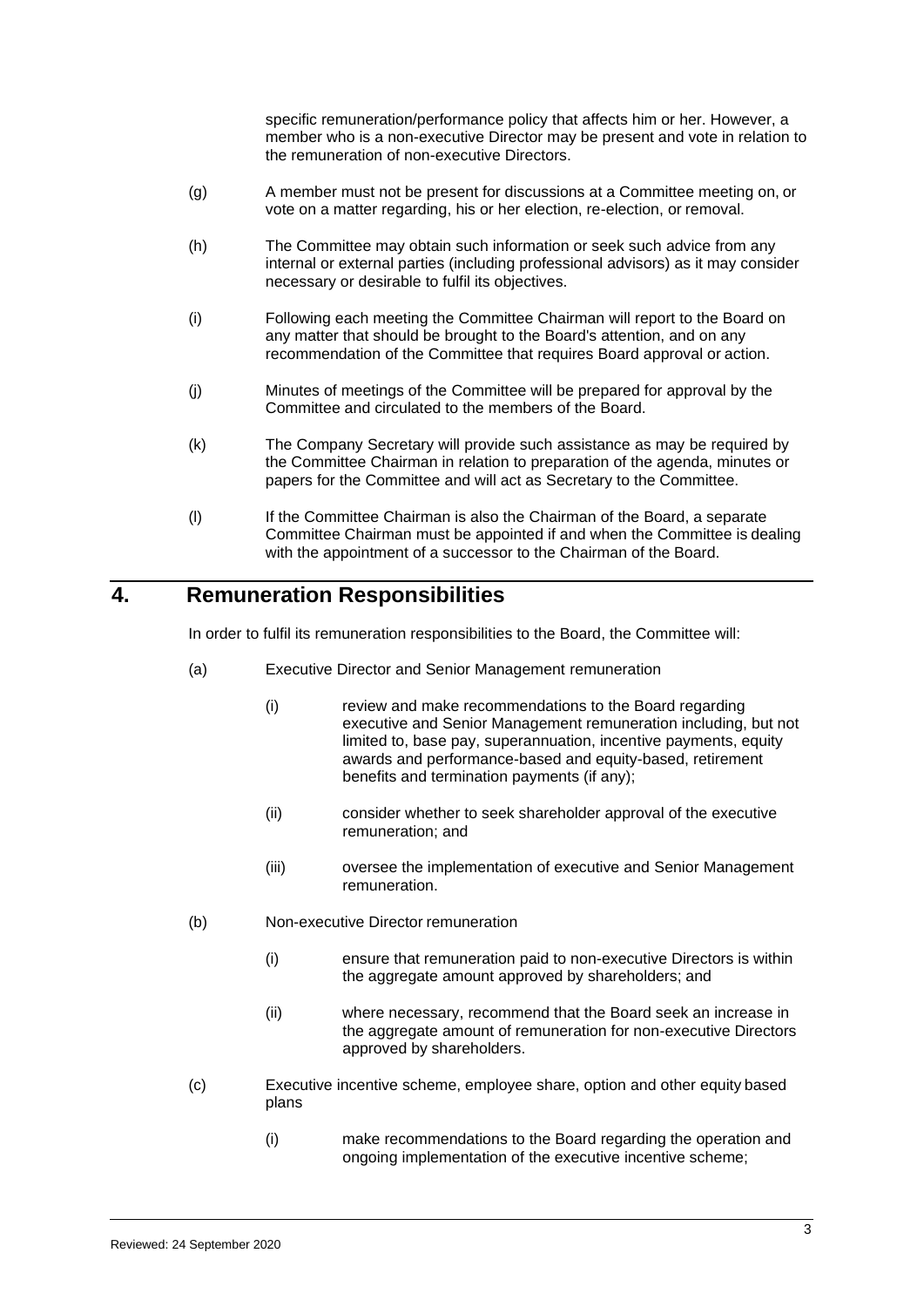- (ii) review and make recommendations to the Board regarding the design of all incentive and equity based plans;
- (iii) keep all plans under review in the light of legislative, regulatory and market developments;
- (iv) for each such plan, determine each year whether awards will be made under that plan or those plans;
- (v) review and make recommendations to the Board regarding proposed aggregate and individual awards under each plan;
- (vi) review and make recommendations to the Board regarding the administration and allocation of individual interests in awards which are held in a trust or similar structure; and
- (vii) review, make recommendations to the Board and keep under review performance hurdles for each plan.
- (d) Bias in remuneration
	- (i) from time to time, consider whether there is any gender or other inappropriate bias in remuneration for Directors, Senior Management or other employees, and advise the Board accordingly.
- (e) Approvals

Before implementing any of the following proposals the Board will request the Committee to review the proposal and make a recommendation to the Board in relation to it:

- (i) any change to the remuneration or contract terms of the executive Directors and Senior Management; and
- (ii) the design of any new equity or share plan or executive incentive or option plan, or the amendment of any existing equity or share plan or executive incentive or option plan.

# **5. Nomination Responsibilities**

In relation to its nomination function, the Committee is required to:

- (a) review the performance and effectiveness of the Board and its individual members, including an assessment of whether each Director has devoted sufficient time to their duties;
- (b) establish criteria for Board membership;
- (c) review the size and composition of the Board;
- (d) periodically assess the skills required to discharge the Board's duties, having regard to the strategic direction of the Company;
- (e) in conjunction or collaboration with the Board, develop procedures for the annual evaluation of the performance of the Board, each Board Committee and individual Directors, comparing their performance with the requirements of the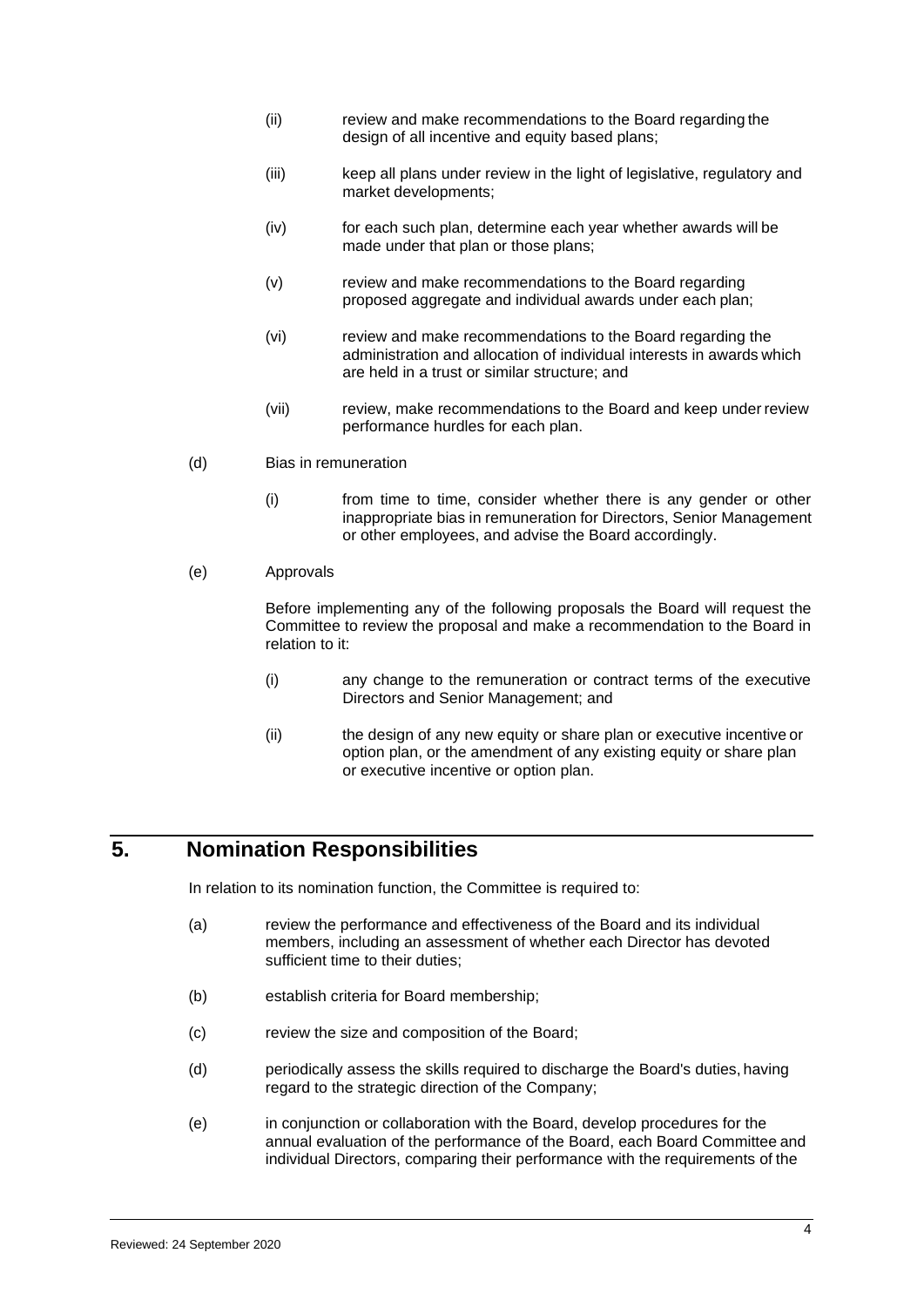Board Charter, this Charter, other relevant Board Committee Charters and the reasonable expectations of individual Directors;

- (f) propose candidates for directorships for consideration by the Board having regard to the desired composition as stated in the Board Charter;
- (g) ensure that appropriate checks are undertaken prior to any candidate being put forward for directorship, including checks as to the candidate's character, experience, education, criminal record and bankruptcy history.
- (h) inform the Board of the names of Directors who are retiring in accordance with the provisions of the Constitution of the Company and make recommendations to the Board as to whether the Board should support the re-nomination of that retiring Director. In order to make these recommendations, the Committee will review the retiring Director's performance during the period in which the Director has been a member of the Board;
- (i) establish and facilitate an induction program for new Directors with all such information and advice which may be considered necessary or desirable for the Director to commence their appointment to the Board;
- (j) developing or arranging appropriate professional development opportunities for Directors to develop and maintain the skills and knowledge needed to perform their role as Directors effectively;
- (k) identify any specific responsibilities of individual Board members, including the Chairman;
- (l) consider and articulate the time needed to fulfil the role of Chairman and non-executive Director;
- (m) review succession planning for the executive Directors and other Senior Management on a regular basis to maintain an appropriate balance of skills, knowledge, experience, independence, diversity and expertise on the Board and provide advice to the Board on progress; and
- (n) review the membership and performance of other Board Committees and make recommendations to the Board, including identifying Directors qualified to fill vacancies on Board Committees having regard to such factors as the Committee considers appropriate, including the terms of reference of the particular Board Committee the Director's experience, the interplay of the Director's experience with the experience of other Committee members and the *Corporate Governance Principles and Recommendations (3rd edition)* of the ASX Corporate Governance Council or any successor recommendations thereto;
- (o) develop measurable objectives to achieve gender diversity in accordance with the Company's Diversity Policy;
- (p) monitor, review and report to the Board on the Company's performance in respect of gender diversity in accordance with the Company's Diversity Policy;
- (q) review the Company's Diversity Policy at least annually to assess the effectiveness of the policy and make recommendations to the Board as to any strategies required to address Board diversity; and
- (r) review and report to the Board at least annually on the relative proportion of women and men at all levels of the business.